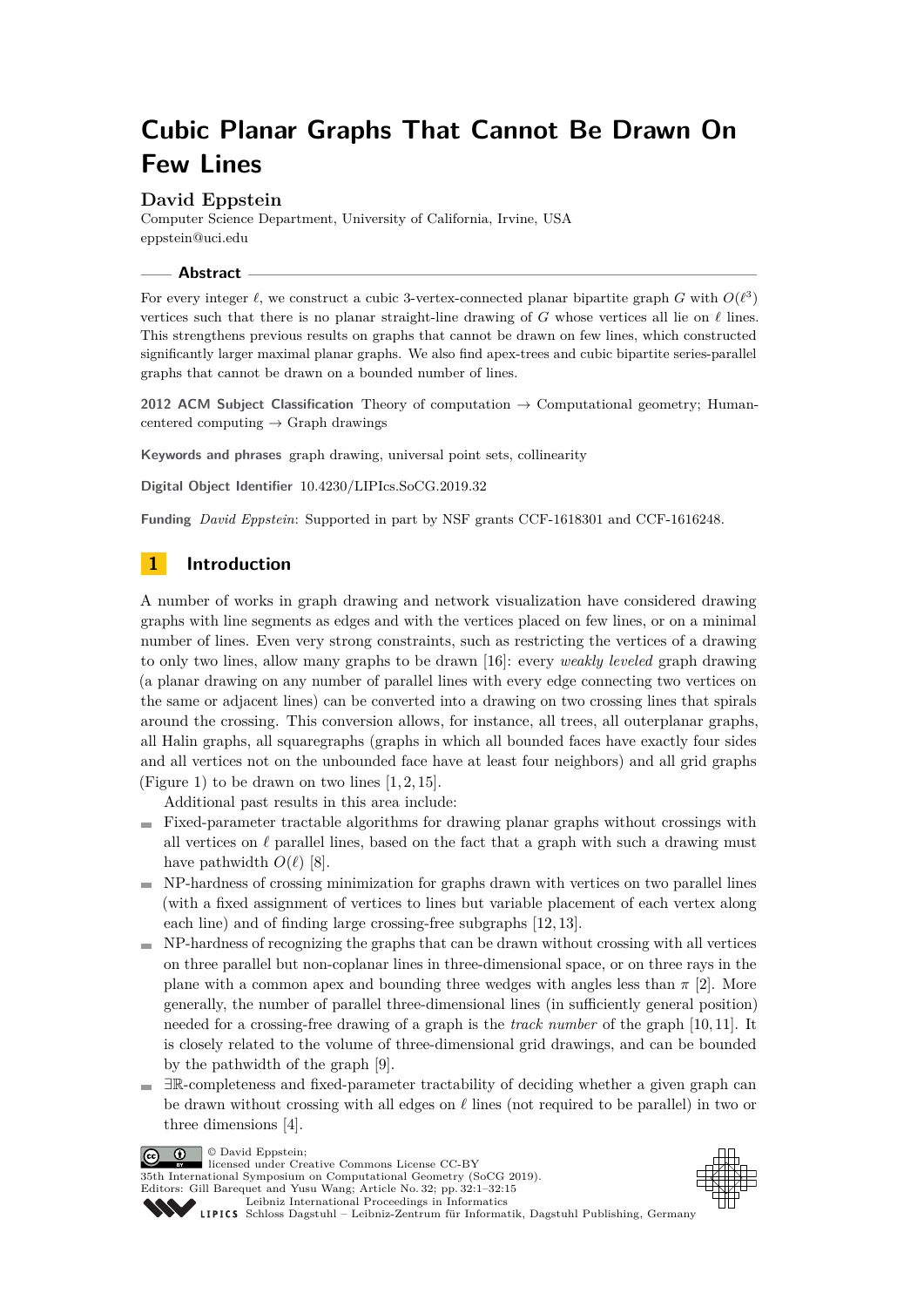## <span id="page-1-0"></span>**32:2 Cubic Planar Graphs That Cannot Be Drawn On Few Lines**



**Figure 1** Spiraling around the central crossing allows every weakly leveled drawing (in this case, a drawing of a grid graph) to be converted to a drawing with all vertices on two lines.

- Implementation of a tester for drawing graphs without crossings on two lines using integer  $\blacksquare$ linear programming and SAT solvers, and an examination of the subclasses of planar graphs that can be drawn without crossings with all vertices on two lines [\[16\]](#page-13-0).
- The existence of families of planar graphs that cannot be drawn without crossings on any  $\sim$ fixed number of lines, no matter how the lines are arranged in the plane [\[5,](#page-13-11) [14,](#page-13-12) [19\]](#page-14-1).

In this paper we strengthen the final result of this listing, the existence of families of planar graphs that cannot be drawn on any fixed number of lines, in two ways.

First, we greatly improve the size bounds for these difficult-to-draw graphs. The previous bounds of Ravsky, Chaplick, et al. [\[5,](#page-13-11) [19\]](#page-14-1) are based on the observation that, in a maximal planar graph, a line through *q* vertices implies the existence of a path in the dual graph of length  $\Omega(q)$ . However, there exist *n*-vertex maximal planar graphs for which the longest dual path has length  $O(n^c)$  for some constant  $c < 1$  called the *shortness exponent*. In these graphs, at most  $O(n^c)$  vertices can lie on one line, so the number of lines needed to cover the vertices of any drawing of such a graph is  $\Omega(n^{1-c})$ . Based on this reasoning, they showed the existence of *n*-vertex graphs requiring  $O(n^{0.01})$  lines to cover the vertices of any drawing. Inverting this relationship, graphs that cannot be drawn on  $\ell$  lines can have a number of vertices that is only polynomial in  $\ell$ , but that polynomial is roughly  $\ell^{100}$ . Alternatively, it can be proven by a straightforward induction that a special class of maximal planar graphs, the planar 3-trees, cannot be drawn on a constant number of lines, but the proof only shows that the required number of lines for these graphs is at least logarithmic [\[14\]](#page-13-12). Inverting this relationship, the graphs of this type that cannot be drawn on  $\ell$  lines have size exponential in  $\ell$ . In this paper, we prove polynomial bounds with a much smaller exponent than 100.

Second, we show that the property of requiring many lines extends to a broader class of graphs. Both classes of counterexamples discussed above involve maximal planar graphs, graphs in which every face of the embedding is a triangle. Maximality seems a necessary part of the proofs based on the shortness exponent, as the connection between numbers of vertices on a single line and lengths of dual paths does not necessarily hold for other classes of planar graphs. In contrast, based on computational experiments, Firman et al. [\[16\]](#page-13-0) conjectured that cubic (that is, 3-regular) planar graphs can always be drawn without crossings on only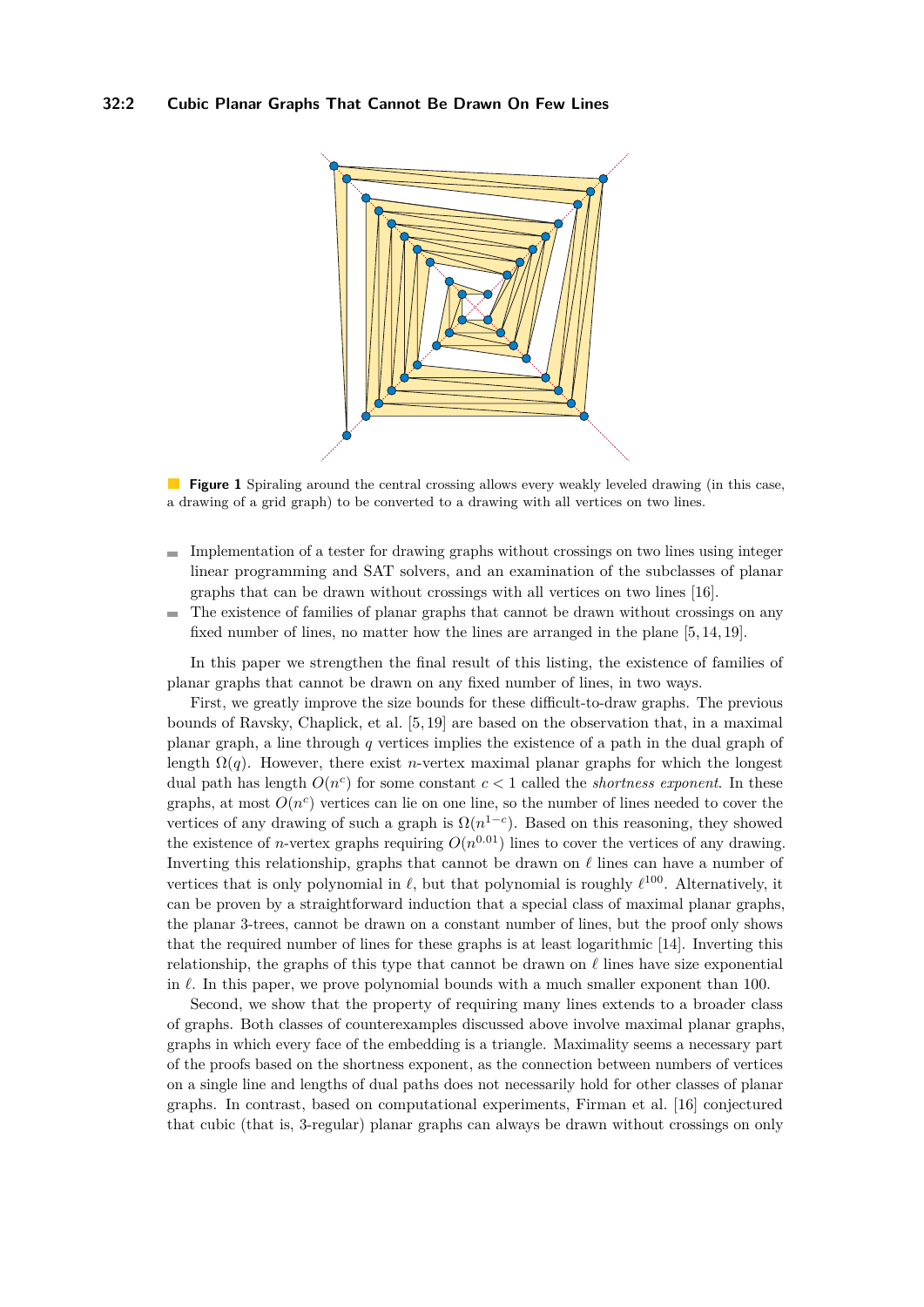<span id="page-2-0"></span>

**Figure 2** A cubic planar graph that cannot be drawn on two lines, giving a counterexample to a conjecture of Firman et al. [\[16\]](#page-13-0). Its inability to be drawn on two lines has been verified computationally by Firman et al.

two lines. The cubic graphs are distinct from the known examples of graphs that require their vertices to lie on many lines, as a maximal planar graph larger than  $K_4$  cannot be cubic. Their conjecture inspired the present work, and a counterexample to it found by the author [\(Figure 2\)](#page-2-0) led to our main results. In this work, we provide examples of graphs that require many lines but are cubic, providing stronger counterexamples to the conjecture of Firman et al. Moreover these graphs do not contain any triangles, showing that the presence of triangles is not a necessary component of graphs that require many lines.

More specifically, we prove:

<span id="page-2-2"></span> $\triangleright$  **Theorem 1.** For every  $\ell$  there exists a graph  $G_{\ell}$  that is cubic, 3-vertex-connected, planar, and bipartite, with  $O(\ell^3)$  vertices, such that every straight-line planar drawing of  $G_\ell$  requires *more than*  $\ell$  *lines to cover all vertices of the drawing.* 

Additionally, we can construct  $G_\ell$  in such a way that it is drawable with its vertices on  $O(\ell)$  lines, or such that it has bounded pathwidth. In particular, this proves that the relation between pathwidth and number of lines proven by Dujmović et al. [\[8\]](#page-13-4) is not bidirectional. Every graph that can be drawn without crossings on a given number of parallel lines has pathwidth bounded linearly in the number of lines, but the number of lines needed to draw a planar graph cannot be bounded by a function of its pathwidth, regardless of whether we constrain the lines to be parallel.

Using similar methods, we also prove:

<span id="page-2-1"></span>▶ **Theorem 2.** For every *l* there exists a subcubic series-parallel graph that cannot be drawn *with its vertices on*  $\ell$  *lines, and an apex-tree (a graph formed by adding one vertex to a tree) that cannot be drawn with its vertices on*  $\ell$  *lines.* 

[Theorem 2](#page-2-1) stands in contrast to the fact that all trees and all outerplanar graphs can be drawn on only two crossed lines. In [Theorem 2,](#page-2-1) both the series-parallel graph and apex-tree can be made to be bipartite, and the apex-tree can be made subcubic at all tree vertices.

These results lower the treewidth of the known graphs that cannot be drawn on a constant number of lines from three [\[14\]](#page-13-12) to two, and they show that adding one vertex to a graph can change the number of lines needed to draw it from two to any larger number. The apex-tree graphs are also central to recent research characterizing the minor-closed families of bounded layered pathwidth [\[7\]](#page-13-13). However, for [Theorem 2](#page-2-1) we do not have a polynomial size bound on the graphs that we construct; instead, they are exponential in size. At least in the case of apex-trees, this exponential size blowup is necessary, as we finally prove: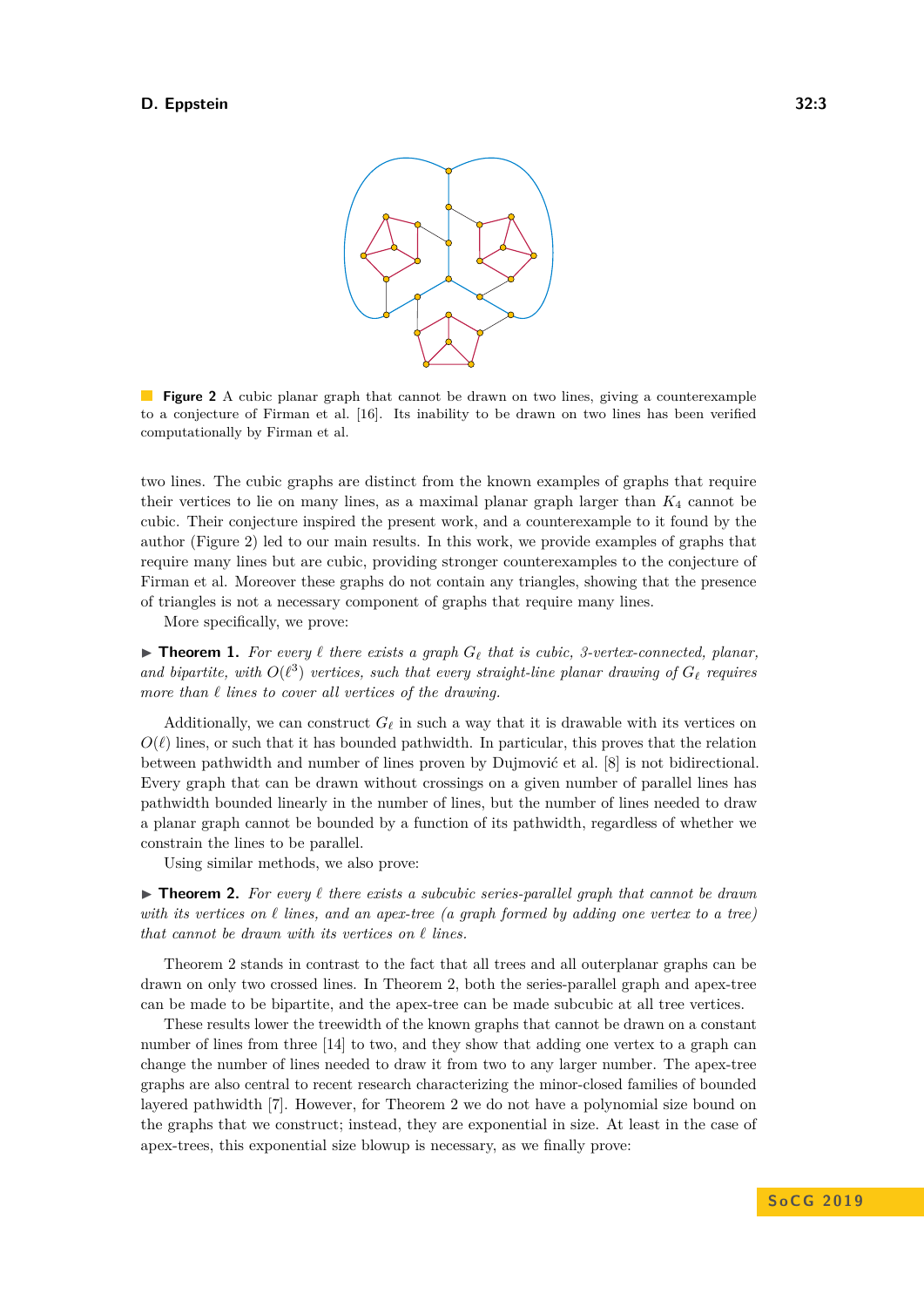**32:4 Cubic Planar Graphs That Cannot Be Drawn On Few Lines**

<span id="page-3-0"></span>

**Figure 3** The overall construction plan of our graph:  $O(\ell^2)$  copies of a subgraph formed from  $O(\ell)$  nested hexagons.

<span id="page-3-1"></span>▶ **Theorem 3.** *Every apex-tree with n vertices* has a planar embedding that can be drawn *with its vertices on O*(log *n*) *parallel lines.*

## **2 Counterexamples of cubic size**

## **2.1 Overview**

The overall strategy of our construction for graphs of size  $O(\ell^3)$  that cannot be drawn on  $\ell$ lines is illustrated in [Figure 3.](#page-3-0) As can be seen in the figure, the graph consists of a number of subunits, each formed by a set of nested hexagons, connected to each other by triples of edges. These subunits resemble the *nested triangles graph* frequently used as a counterexample in graph drawing [\[6,](#page-13-14) [17\]](#page-14-2), but are based on hexagons rather than triangles.

The figure shows faces of three types: triples of quadrilaterals at the center of each set of nested hexagons, non-convex L-shaped hexagonal faces between pairs of hexagons in each set of nested hexagons, and Y-shaped dodecagonal faces between triples of subunits. Because the graph is planar and each bounded face has an even number of sides, the graph is also bipartite. It is straightforward to add a small number of additional vertices surrounding the sets of nested hexagons (as shown) to complete the graph to one that is cubic, 3-vertex-connected,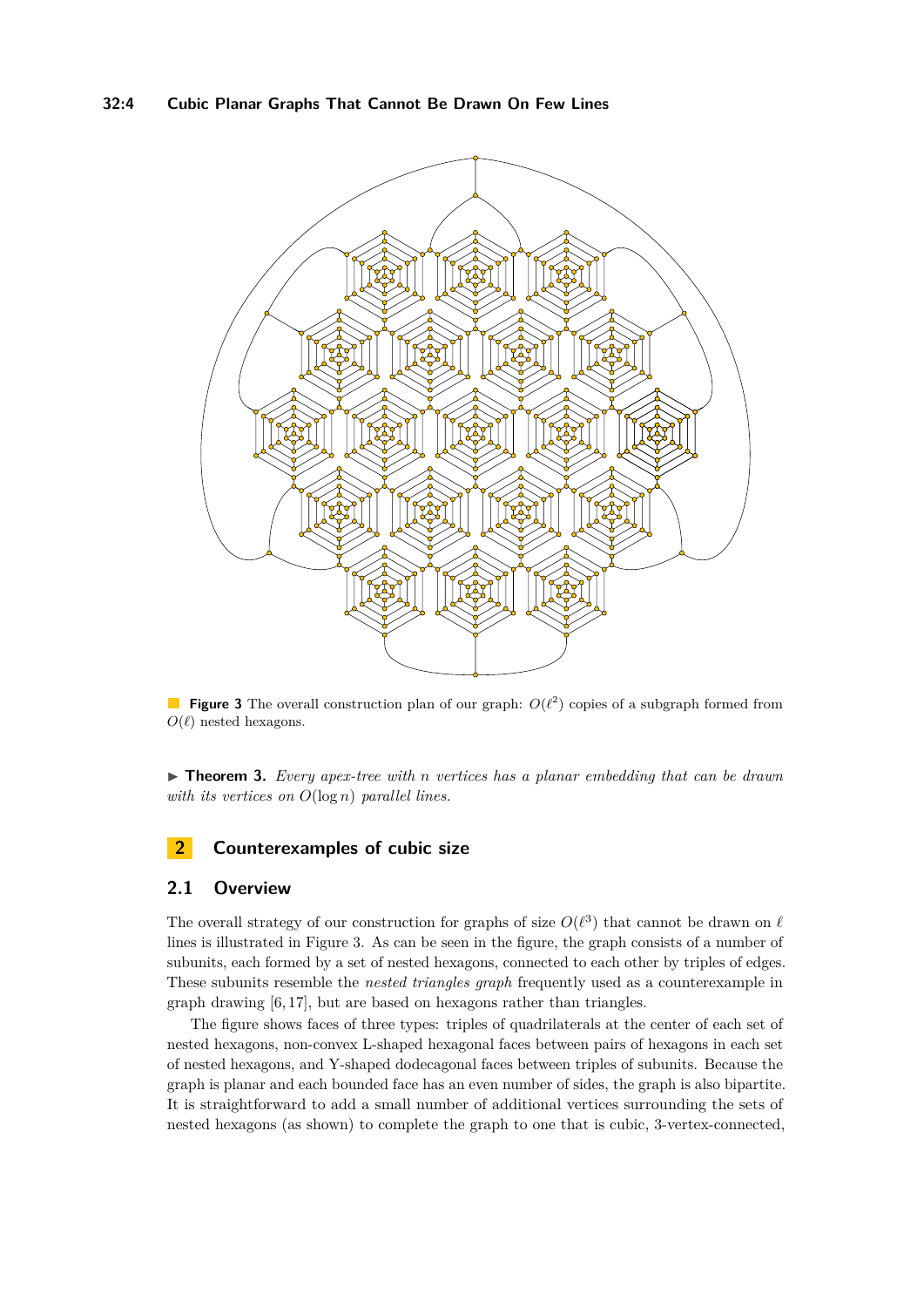#### **D. Eppstein 32:5**

and still bipartite. Because it is 3-vertex-connected, it has a unique planar embedding, the one shown, up to the choice of which face of the embedding is the outer face. With at most one exception (the subunit that includes the outer face), all subunits must be drawn as shown in the figure (topologically but not geometrically), within disjoint hexagonal regions of the plane.

The drawing also shows that each subunit can be drawn using only three lines. Indeed, the number of lines needed to cover all of the vertices in [Figure 3](#page-3-0) (and in similar figures with more subunits) is proportional only to the square root of the number of subunits. Nevertheless, we shall show that, if there are enough subunits relative to the number of lines, then at least one of the subunits will be difficult to draw on few lines. More specifically, for a given parameter  $\ell$  (a number of lines that should be too small to cover all vertices of the drawing) we will choose the number of subunits to be at least  $\binom{\ell}{2} + 2$ , two more than the largest possible number of crossing points that  $\ell$  lines can have. In this way, there will be at least one subunit that does not include the outer face of the embedding, and does not surround any crossing points of the lines.

We will show that, for subunits formed from a sufficiently large number of nested hexagons (linear in  $\ell$ ), it is not possible to draw the subunit on  $\ell$  lines without surrounding any crossing points. Because, nevertheless, one of the subunits must fail to surround any crossing points, it cannot be drawn on  $\ell$  lines. It follows that the whole graph also cannot be drawn on  $\ell$  lines.

## **2.2 Nested polygons with no surrounded crossings**

To formalize the subunits of the drawing of [Figure 3,](#page-3-0) we define a (*p, r*)*-nest*, for positive integers  $p$  and  $r$ , to be a collection of  $r$  disjoint simple  $p$ -gons (not necessarily convex), together with one additional point (the *egg*), such that each *p*-gon contains the egg. Because the *p*-gons are disjoint and all contain the egg, it is necessarily the case (by the Jordan curve theorem) that each two of the *p*-gons are nested, one inside the other. Then the subunits of [Figure 3](#page-3-0) form a  $(6, r)$ -nest, for some r, together with some additional graph edges between consecutive cycles that force the cycles to be nested within each other but play no additional role in our analysis.

In [Figure 3,](#page-3-0) each (6*, r*)-nest is drawn with all hexagon vertices on three lines that cross at the egg of the nest. More generally, whenever  $p$  is even, a  $(p, r)$ -nest can be drawn on only two crossing lines, with the egg at the crossing point; when *p* is odd, three lines suffice. However, in all of these drawings, a crossing point of the lines is contained within at least one polygon of the nest. We will show that, when this does not happen, nests require  $\Omega(r/p)$ lines to cover all of their points.

 $\blacktriangleright$  **Lemma 4.** Let p be a positive integer, let P be a simple p-gon, and let L be a line. Then *L intersects the interior of P in at most*  $|p/2|$  *open line segments.* 

**Proof.** Each line segment begins and ends at points where *L* intersects *P* either at a vertex or at an interior point of one of the sides of *P*. If the segment endpoint is at a crossing of *L* with an interior point of a side of P, then that point is the endpoint of only one segment of *L*, and is the only point of intersection of *L* with that side. If the segment endpoint is a vertex of *P*, then it may be the endpoint of of two segments of *L*, but in that case it is the only point of intersection of *L* with both sides incident to the vertex. So in either case each endpoint of a segment of *L* uses up at least one side of *P*. As *P* has *p* sides, the number of segments is at most  $\lfloor p/2 \rfloor$ .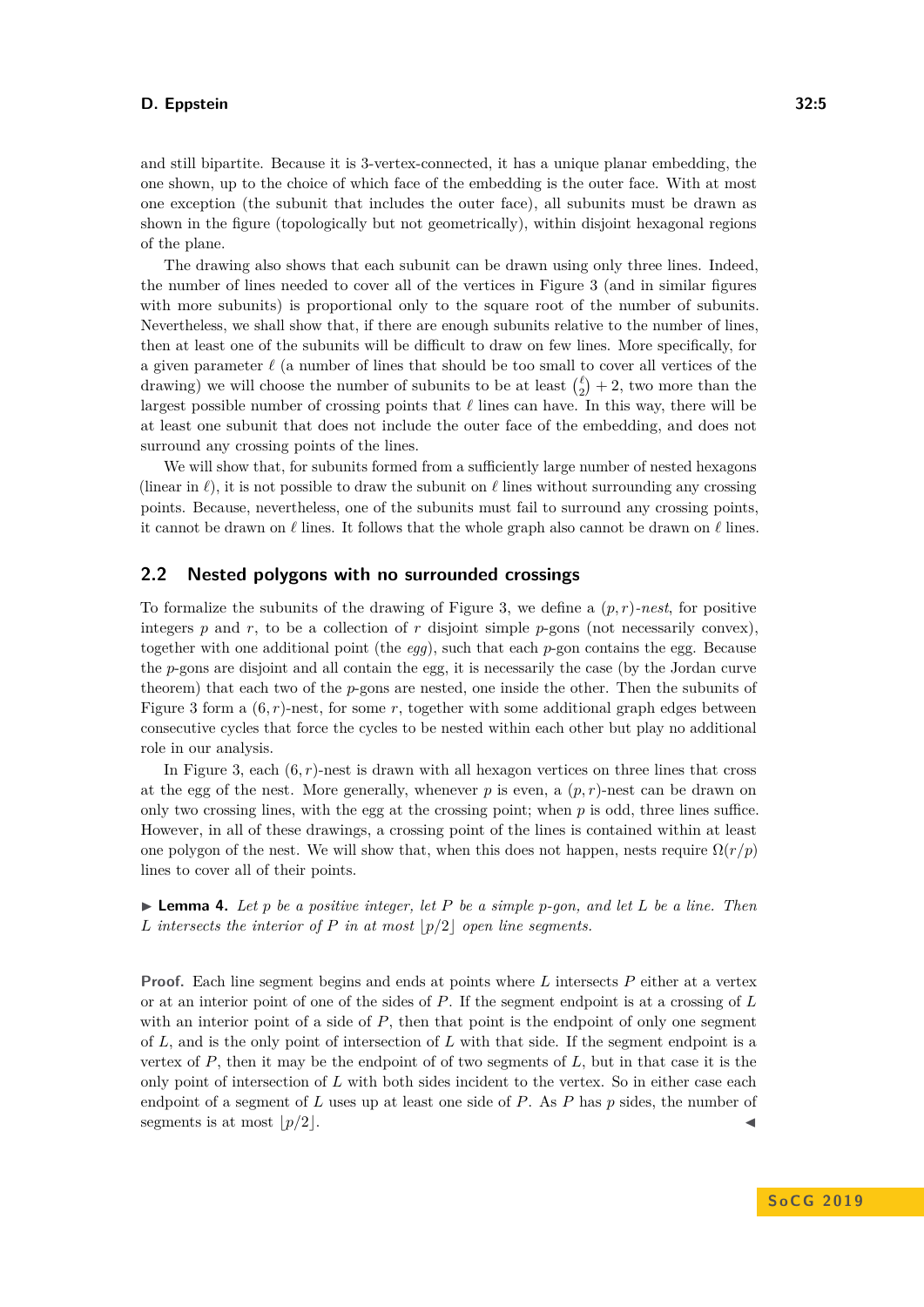#### **32:6 Cubic Planar Graphs That Cannot Be Drawn On Few Lines**

<span id="page-5-1"></span> $\triangleright$  **Corollary 5.** Let A be an arrangement of  $\ell$  lines, and let P be a simple p-gon whose *interior is disjoint from the crossings of* A*. Then the lines of* A *intersect the interior of P in at most*  $\ell \cdot |p/2|$  *open line segments.* 

<span id="page-5-0"></span> $\triangleright$  **Lemma 6.** Let A be an arrangement of lines and P be a simple polygon that does not *contain any crossing point of* A*. Then the lines of* A *partition the interior of P into regions in such a way that the graph of regions and their adjacencies forms a tree.*

**Proof.** To show that the graph of regions and adjacencies is connected, consider any two regions  $R_i$  and  $R_j$ , and choose a curve C within the interior of P connecting any point in  $R_i$ to any point in  $R_i$ . Then the sequence of regions crossed by  $C$  forms a walk in the region adjacency graph connecting  $R_i$  to  $R_j$ .

To show that the graph of regions and adjacencies has no simple cycle, assume for a contradiction that there is such a cycle. Then by choosing a representative point within each region of the cycle, and connecting these points by curves that pass between adjacent regions without crossing any other regions, we can form a simple closed curve *C* in the plane that crosses the lines of  $A$  in exactly the order given by the cycle. By the Jordan curve theorem, each line that crosses into the interior of *C* must cross out of *C* at another point. Two crossings of *C* by the same line cannot be adjacent in the cyclic order of crossings, for then the graph cycle corresponding to *C* would not be simple. Therefore, *C* is crossed by at least two lines, in alternating order. But this can happen only when *C* contains the crossing point of these lines, an impossibility as *C* is entirely contained in *P* which we assumed to enclose no crossings. This contradiction shows that a simple cycle does not exist.

As a connected graph with no simple cycles, the graph of regions and adjacencies must be a tree.  $\blacksquare$ 

<span id="page-5-2"></span> $\blacktriangleright$  **Lemma 7.** Let A be an arrangement of lines and P be a simple polygon that does not *contain any crossing point of* A*. Let* S *be the system of disjoint open line segments formed by intersecting the lines of* A *with the interior of P, and let Q be another simple polygon, disjoint from P, such that each vertex of Q lies on a segment of* S*. Then at least two segments of* S *are disjoint from the interior of Q.*

**Proof.** Because the graph of regions and adjacencies formed in  $P$  by  $\mathcal A$  is a tree [\(Lemma 6\)](#page-5-0), it has at least two leaves. Let  $s$  be either of the two segments of  $\mathcal S$  separating one of these leaf regions from the rest of *P*. Then no edge of *Q* can enter the interior of this leaf region, because there is no other segment available to be the endpoint of this edge. Therefore, *Q* remains entirely on one side of *s*, and *s* is disjoint from the interior of *Q*. As there were at least two choices for  $s$ , there are at least two segments of  $S$  that are disjoint from the interior of *Q*.

Putting these observations together, we have:

<span id="page-5-3"></span> $\blacktriangleright$  **Lemma 8.** Let A be an arrangement of  $\ell$  lines, let p and r be positive integers, and suppose *that*  $2(r-1) > l \cdot |p/2|$ . Then it is not possible to draw a  $(p, r)$ -nest in such a way that the *polygon vertices of the nest and its egg all lie on lines of* A*.*

**Proof.** Suppose for a contradiction that we have drawn a  $(p, r)$ -nest with all points on lines of A. Let S be the system of disjoint open line segments formed by intersecting the lines of A with the outer polygon of the nest. Then  $|S| \leq \ell \cdot |p/2|$  by [Corollary 5,](#page-5-1) and each of the  $r-1$  remaining polygons of the nest use up at least two of the segments of S by [Lemma 7.](#page-5-2) Therefore, if  $2(r-1) > \ell \cdot |p/2|$  (as we supposed in the statement of the lemma), there will be no segments remaining for the egg to lie on. Therefore, a drawing meeting these conditions is impossible.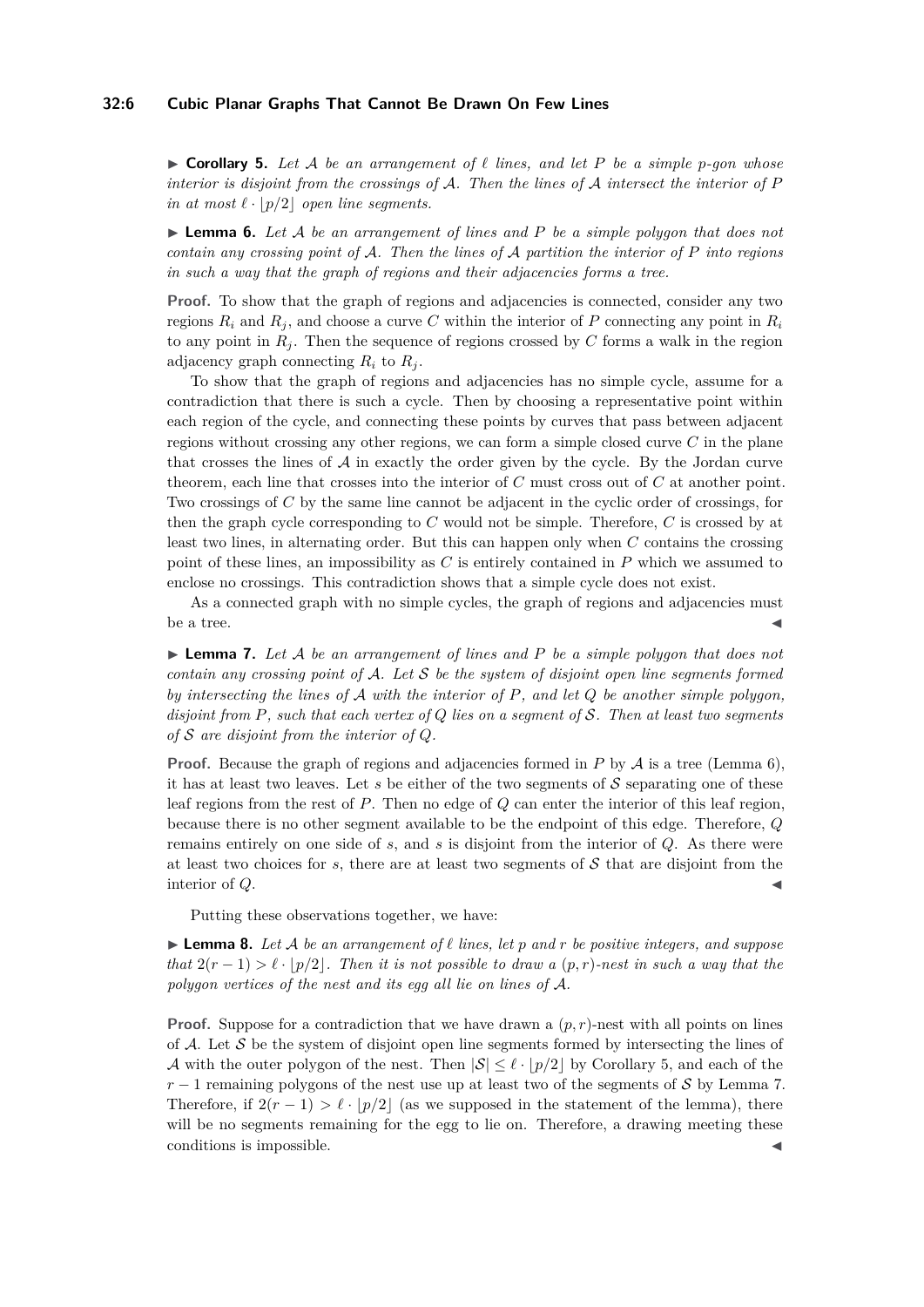<span id="page-6-0"></span>

**Figure 4** An arrangement of  $\ell$  lines can support  $\left| 3(\ell-1)/2 - 1 \right|$  nested hexagons surrounding a central point, with the point and the hexagon vertices all on the lines, and all arrangement crossings exterior to all hexagons.

In the particular case of a (6*, r*)-nest (as used in [Figure 3\)](#page-3-0), [Lemma 8](#page-5-3) states that a drawing that does not contain an arrangement crossing cannot exist for  $r \geq 3\ell/2 + 2$ . This is close to tight: [Figure 4](#page-6-0) shows how to draw a  $(6, r)$ -nest with all polygon vertices and the egg on  $\ell$ lines, for  $r = 3\ell/2 - O(1)$ .

## **2.3 The main result**

**Proof of [Theorem 1.](#page-2-2)** We wish to show the existence of a planar cubic bipartite graph that cannot be drawn on  $\ell$  lines, for a given parameter  $\ell$ . Consider a cubic bipartite 3-vertex-connected planar graph formed, as in [Figure 3,](#page-3-0) by at least  $\binom{l}{2} + 2$  subunits, each of which must be drawn as a  $(6, r)$ -nest, for  $r = \lfloor 3\ell/2 \rfloor + 2$ . Because there are  $O(\ell^2)$  subunits, each of size  $O(\ell)$ , and  $O(\ell)$  vertices surrounding the subunits, the total size of the resulting graph is  $O(\ell^3)$ .

To argue that the resulting graph cannot be drawn on  $\ell$  lines, we consider an arbitrary arrangement  $\mathcal A$  with  $\ell$  lines, and prove that the graph cannot be drawn with all of its vertices on A. Among the graph's  $\binom{l}{2}+2$  subunits, one subunit (the one from which the outer face was chosen) can surround all the others, but the rest must be drawn in disjoint regions of the plane. Because there are more remaining subunits than the number of crossing points of  $\mathcal A$  (which is at most  $\binom{\ell}{2}$ ), at least one subunit must be drawn in such a way that it does not contain any of the crossing points of  $A$ . However, by [Lemma 8,](#page-5-3) this is impossible.

When the subunits of the graph are arranged as in [Figure 3,](#page-3-0) into a compact hexagonal grid in the plane, then (as the figure shows) the vertices of the whole graph can be covered by  $O(\ell)$  lines, even though we have proved that there is no cover by  $\ell$  lines. Alternatively,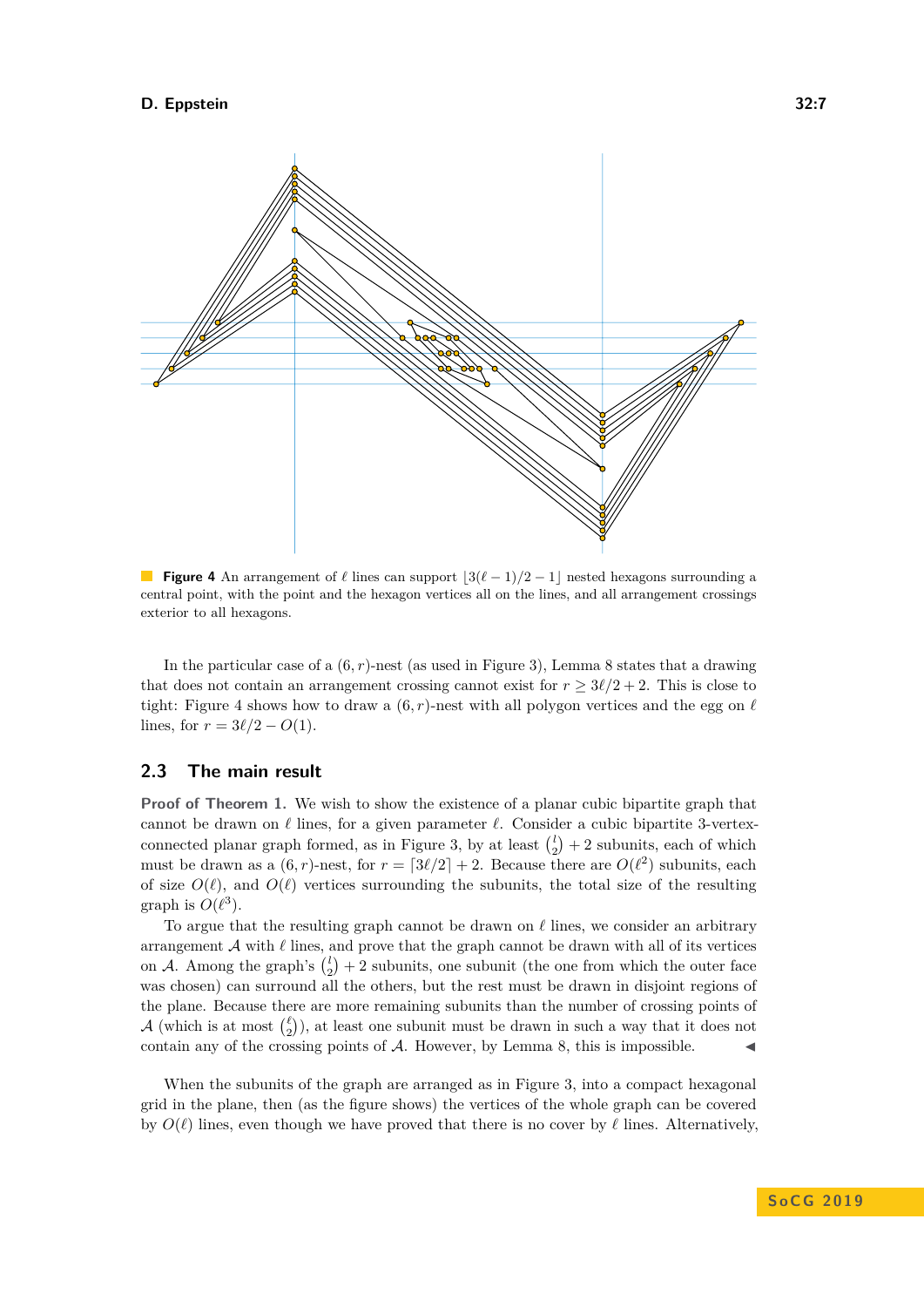#### **32:8 Cubic Planar Graphs That Cannot Be Drawn On Few Lines**

<span id="page-7-0"></span>

**Figure 5** Zigzag pattern of subunits (shown schematically as hexagons) used to construct a graph of pathwidth  $O(1)$  that cannot be drawn on few lines.

it is possible to arrange the subunits into a linear zig-zag pattern [\(Figure 5\)](#page-7-0), preserving the 3-vertex-connectedness of the resulting graph and still requiring only  $O(\ell^2)$  vertices to surround the subunits. When the subunits are arranged in this way, the resulting graph might require a larger number of lines to cover its vertices (i.e., we do not have tight bounds on the number of lines needed for a graph of this form), but it has pathwidth *O*(1).

## **3 Series-parallel graphs**

A *two-terminal series-parallel graph* (series-parallel graph, for short) is a graph with two distinct designated *terminal* vertices *s* and *t* formed recursively from smaller graphs of the same type (starting from a single edge) by two operations:

- Series composition: given two series-parallel graphs  $G_1$  and  $G_2$  with terminals  $s_1, t_1, s_2$ and  $t_2$ , form their disjoint union, and then merge vertices  $s_2$  and  $t_1$  into a single vertex. Let the terminals of the resulting merged graph be the unmerged terminals of the given graphs, *s*<sup>1</sup> and *t*2. Series composition forms an associative binary operation on these graphs (if we perform series compositions on a sequence of more than two graphs, the order in which we perform the compositions does not affect the result).
- Parallel composition: given two series-parallel graphs  $G_1$  and  $G_2$  with terminals  $s_1$ ,  $t_1$ , *s*2, and *t*2, form their disjoint union, merge vertices *s*<sup>1</sup> and *s*<sup>2</sup> into a single vertex, and similarly merge  $t_1$  and  $t_2$  into a single vertex. Let the terminals of the resulting merged graph be the resulting merged vertices. Parallel composition forms an associative and commutative binary operation on these graphs (if we perform series compositions on a set of more than two graphs, neither the order of the two graphs in each composition nor the order in which we perform the compositions affects the result).

These graphs have treewidth two, and every graph of treewidth two is a subgraph of a seriesparallel graph. They are automatically planar, and they include every outerplanar graph.

We will recursively construct two families of series-parallel graphs  $A_i$  and  $B_i$  that cannot be drawn on a bounded number of lines. [Figure 6](#page-8-0) shows the graph  $B_5$  from this family. To construct these graphs, let *A*<sup>1</sup> be a series-parallel graph with one edge and two terminal vertices. Then:

- For each  $i \geq 1$ , let  $B_i$  be the graph formed as the parallel composition of two subgraphs, each of which is the series composition of an edge,  $A_i$ , and another edge [\(Figure 7,](#page-8-1) right).
- For each  $i > 1$ , let  $A_i$  be the graph formed as the parallel composition of two subgraphs, one of which is a single edge and the other of which is the series composition of an edge,  $B_{i-1}$ , and another edge [\(Figure 7,](#page-8-1) left).

It follows by induction that these graphs are subcubic, with degree two at their two terminals, and that they are bipartite, with a 2-coloring (shown in the figure) in which the two terminals have different colors. In the figure, the upper blue and lower yellow vertices are the terminals of a graph  $B_i$  at some level of the construction, while the upper yellow and lower blue vertices are the terminals of a graph *A<sup>i</sup>* at some level of the construction.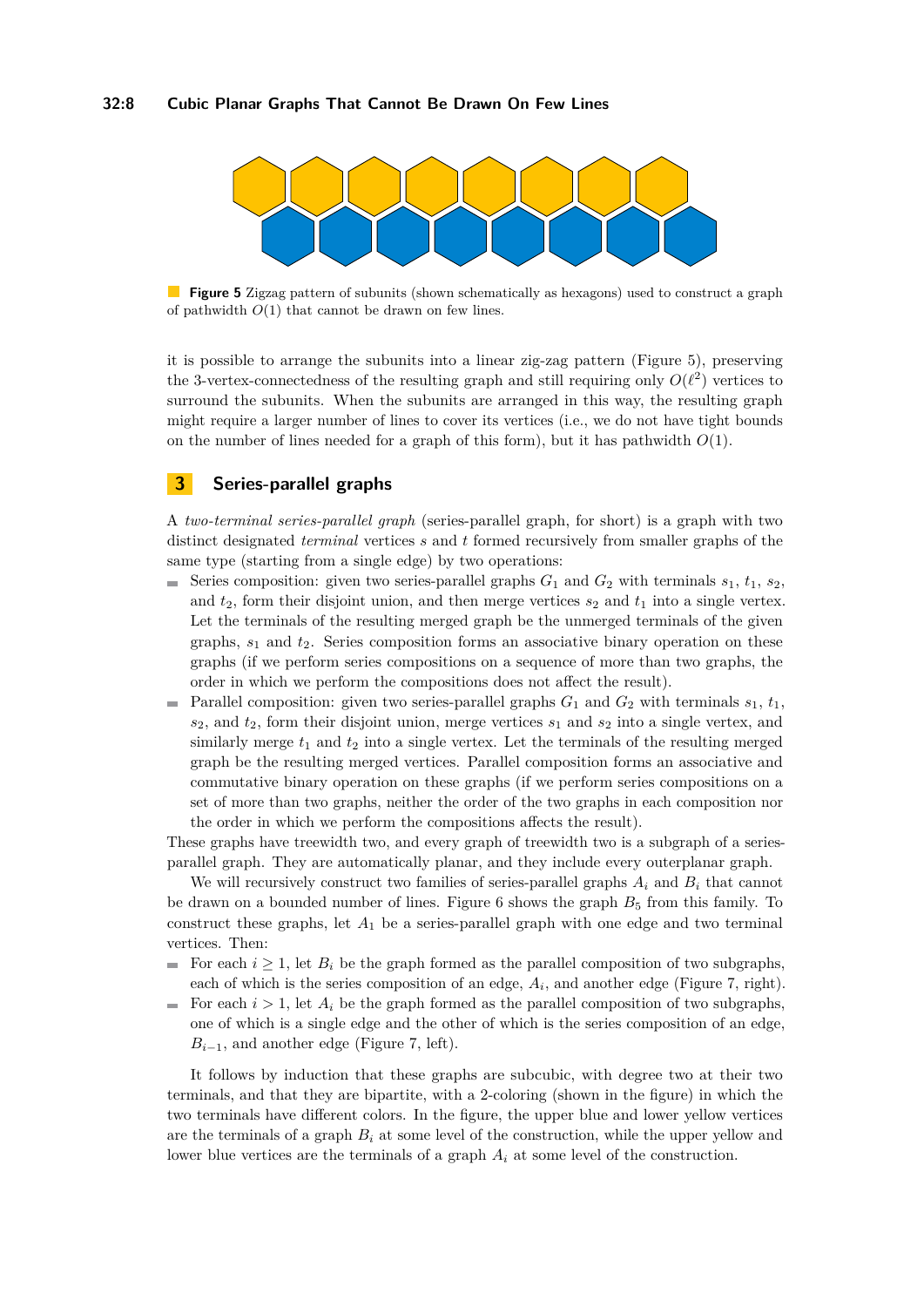<span id="page-8-0"></span>

<span id="page-8-1"></span>**Figure 6** A subcubic bipartite series-parallel graph that cannot be drawn on few lines.



**Figure 7** Recursive construction of *A<sup>i</sup>* (left) and *B<sup>i</sup>* (right).

Because they are 2-vertex-connected but not 3-vertex-connected, these graphs have many planar embeddings. The planar embeddings of any 2-connected graph may be understood in terms of its SPQR tree [\[18\]](#page-14-3), which in the case of a series-parallel graph is more or less the same as the expression tree of series and parallel compositions from which it was formed (associating consecutive compositions of the same type into a single multi-operand operation). Because of this equivalence, the embeddings of the graphs  $A_i$  and  $B_i$  may be generated from the embedding shown in the figure by two types of change: any collection of subgraphs connecting two opposite terminals of the graph may be flipped, giving a mirror-image embedding of that subgraph within the larger graph, and any face of the resulting embedding may be chosen as the outer face. We will show that these embeddings always contain large nested sets of hexagons; this property forms the basis for our argument about drawings on few lines.

<span id="page-8-2"></span> $\triangleright$  **Lemma 9.** Every planar embedding of  $A_i$  in which the two terminals belong to the outer *face contains a*  $(6, i - 1)$ *-nest.* 

**Proof.** For  $i = 1$ , a  $(6, i - 1)$ -nest consists of a single point (the egg), and the result follows trivially. Otherwise, let *s* and *t* be the two terminals of the  $B_{i-1}$  subgraph from which the given  $A_i$  graph is formed [\(Figure 8\)](#page-9-0). Then, in the  $A_i$  graph, there are three length-three paths from *s* to *t*: one through the two terminals of the *A<sup>i</sup>* graph, and one through each of the two  $A_{i-1}$  subgraphs from which the  $B_{i-1}$  subgraph is formed.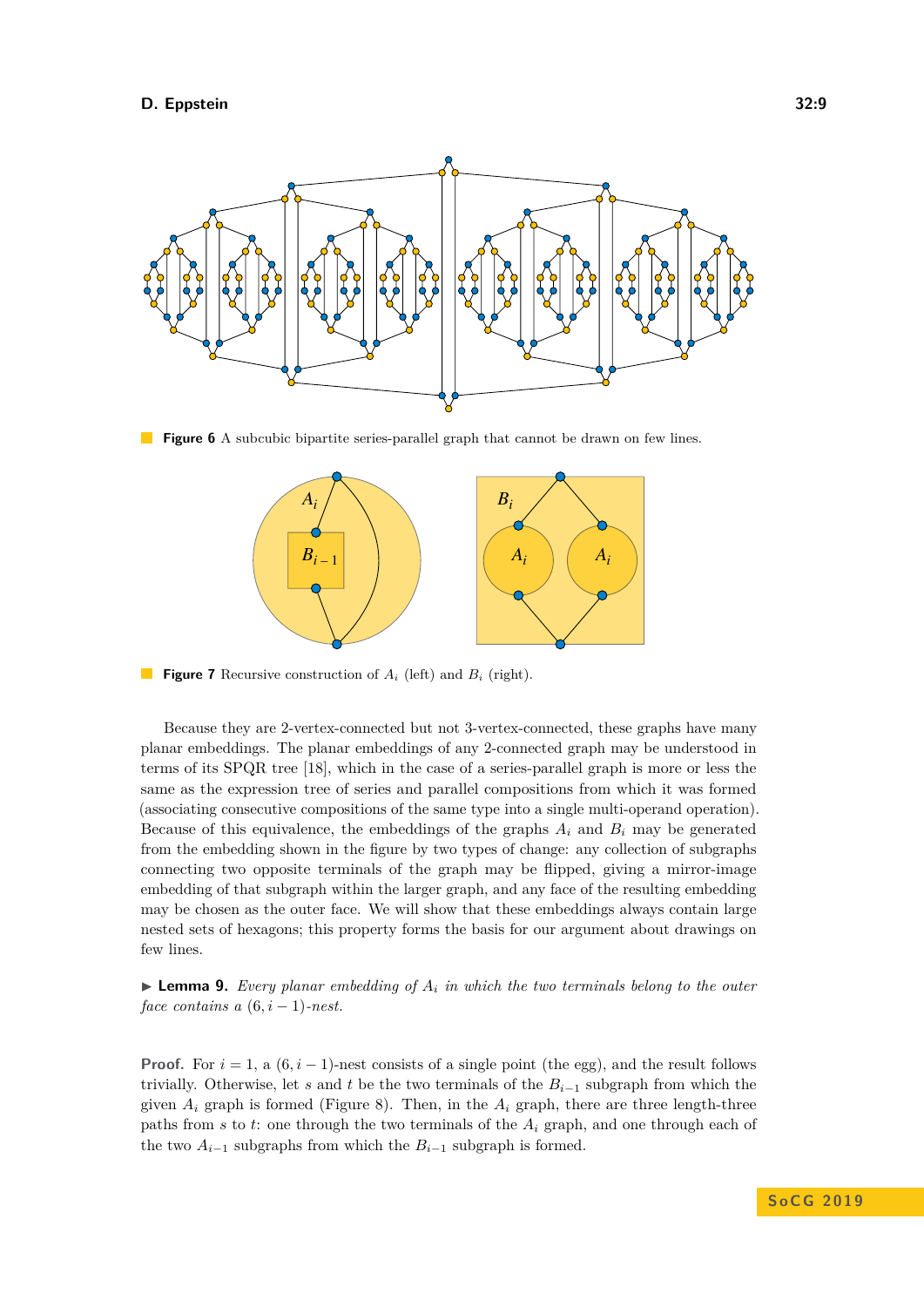#### **32:10 Cubic Planar Graphs That Cannot Be Drawn On Few Lines**

<span id="page-9-0"></span>

**Figure 8** Illustration for [Lemma 9.](#page-8-2) No matter how *A<sup>i</sup>* is embedded, it will contain a 6-cycle (red) surrounding one of the copies of  $A_{i-1}$  from which it is formed.

By the assumption that the two terminals of  $A_i$  belong to the outer face, there is a sixvertex cycle combining two of these three length-three paths, one through the two terminals of  $A_i$  and one through one of the copies of  $A_{i-1}$ , that surrounds the other copy of  $A_{i-1}$ . By induction, this surrounded copy contains a  $(6, i - 2)$ -nest, which together with the cycle that surrounds it forms a  $(6, i - 1)$ -nest.

<span id="page-9-1"></span>► **Lemma 10.** Let  $j \leq i$  be two positive integers. Then every planar embedding of  $B_i$  contains at least  $2^{j} - 1$  disjointly-embedded  $(6, i - j)$ -nests.

**Proof.**  $B_j$  is recursively constructed from  $2^j$  copies of  $A_{i-j+1}$ . At most one of these copies can contain the outer face of the embedding, so at least  $2<sup>j</sup> - 1$  copies are embedded with their two terminals outermost. The result follows from [Lemma 9.](#page-8-2)

**Proof of [Theorem 2,](#page-2-1) series-parallel case.** The theorem claims that there exists a cubic bipartite series-parallel graph that cannot be drawn on  $\ell$  lines. To prove this, choose *j* such that  $2^{j} \geq {l \choose 2} + 2$  and choose *i* such that  $i - j \geq 3l/2 + 2$ . We claim that, for this case, *B<sub>i</sub>* has the required properties. By [Lemma 10,](#page-9-1) it contains at least  $\binom{\ell}{2} + 1$  disjointly embedded  $(6, i - j)$ -nests, enough to ensure that at least one of them does not contain any crossing points of any given arrangement of  $\ell$  lines. By [Lemma 8,](#page-5-3) a nest of this depth that does not contain any crossing points cannot be drawn with its vertices on  $\ell$  lines.

## **4 Apex-tree graphs**

## **4.1 Apex-tree graphs requiring many lines**

[Figure 9](#page-10-0) depicts a graph in the form of a tree (blue and yellow vertices) plus one additional vertex (red); such a graph has been called an *apex-tree*, and the additional vertex is the *apex* The tree in the figure can be constructed from the series-parallel graph *B*<sup>4</sup> of the previous section by contracting half of the vertices (one vertex from each pair of terminals) into a single supervertex. Alternatively, it can be constructed from a complete binary tree by subdividing every non-leaf edge and then connecting each subdivision vertex and each leaf vertex to the apex. These graphs are subcubic except at the apex, and bipartite.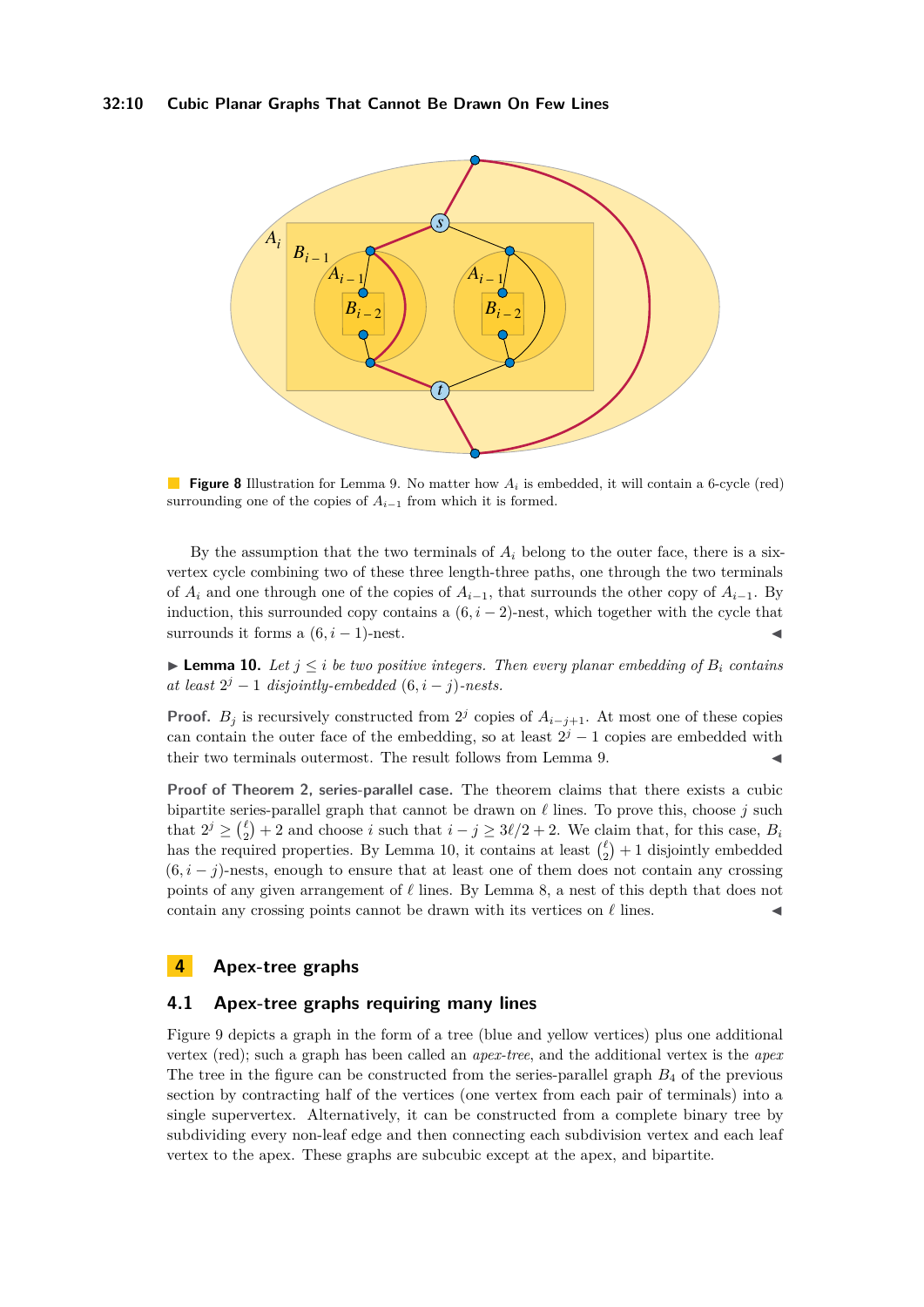<span id="page-10-0"></span>

**Figure 9** An apex-tree graph, subcubic except at the apex, that cannot be drawn on few lines.

As with the earlier series-parallel graphs, we will prove that these graphs cannot be drawn on a sublogarithmic number of lines. An obstacle to the proof, however, is that they contain no  $(p, r)$ -nests for  $r > 1$ , nor can any such nest exist in any apex-tree. The reason is that, in an apex-tree, all cycles contain the apex. Therefore, there can be no two disjoint cycles, and no nests of two or more disjoint cycles. Nevertheless, these graphs do contain nest-like structures. We define a (*p, r*)*-near nest* in an embedded plane graph to be a collection of *p r*-cycles, plus one additional vertex (the egg), such that all cycles contain the egg in their interior, the cycles are edge-disjoint, and any two of them share at most one vertex with each other. Then the following lemma is an analogue of [Lemma 8](#page-5-3) for near-nests:

<span id="page-10-1"></span> $\blacktriangleright$  **Lemma 11.** Let A be an arrangement of  $\ell$  lines, let p and r be positive integers, and *suppose that*  $r - 1 > \ell \cdot |p/2|$ *. Then it is not possible to draw a*  $(p, r)$ *-near-nest in such a way that the polygon vertices of the nest and its egg all lie on lines of* A*.*

**Proof.** Suppose for a contradiction that we have drawn a  $(p, r)$ -near-nest with all points on lines of  $A$ . Let  $S$  be the system of disjoint open line segments formed by intersecting the lines of A with the outer polygon of the nest. Then  $|S| \leq \ell \cdot |p/2|$  by [Corollary 5,](#page-5-1) and each of the  $r-1$  remaining polygons of the nest use up at least one of the segments of S by [Lemma 7](#page-5-2) and by the fact that at most one of the two extreme segments of the polygon can be shared with other polygons interior to it. Therefore, if  $r - 1 > \ell \cdot |p/2|$  (as we supposed in the statement of the lemma), there will be no segments remaining for the egg to lie on. Therefore, a drawing meeting these conditions is impossible.

Analogously to [Lemma 9](#page-8-2) and [Lemma 10,](#page-9-1) we have: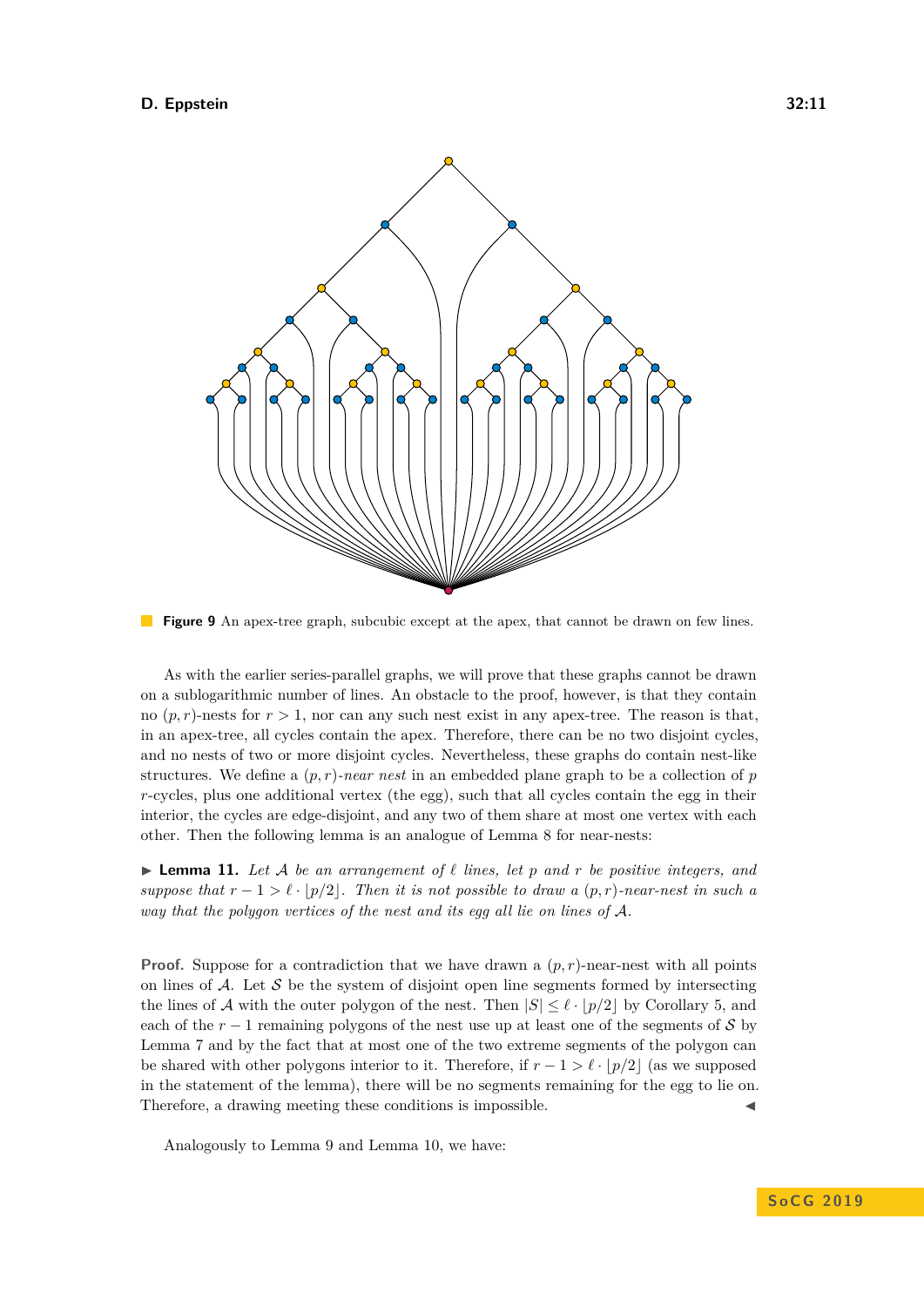#### **32:12 Cubic Planar Graphs That Cannot Be Drawn On Few Lines**

<span id="page-11-0"></span>I **Lemma 12.** *For every planar embedding of a graph like the one of [Figure 9](#page-10-0) formed from a complete binary tree of height i, and for every*  $j \leq i$ , the embedding contains  $2^{j} - 1$  disjoint  $(4, i - j)$ -near-nests.

**Proof.** This result follows immediately from [Lemma 10,](#page-9-1) which proves the existence of a  $(6, i - j)$ -nest in the corresponding series-parallel graphs, together with the observations that every planar embedding of our apex-trees can be expanded to a planar embedding of the corresponding series-parallel graphs, and that every 6-cycle of a  $(6, i-j)$ -nest in the expanded series-parallel graph has three of its vertices contracted into the apex of the apex-tree graph.

Alternatively, one could prove the result by repeating the proof of [Lemma 10](#page-9-1) with minor modifications.

**Proof of [Theorem 2,](#page-2-1) apex-tree case.** The theorem claims that there exists a bipartite apextree graph, subcubic except at its apex, that cannot be drawn on  $\ell$  lines. To prove this, choose *j* such that  $2^{j} \geq {l \choose 2} + 2$  and choose *i* such that  $i - j - 1 > 2l$ . Form an apex-tree graph as above from a complete binary tree of height *i*. We claim that, for this case, the resulting apex-tree graph has the required properties. For, by [Lemma 12,](#page-11-0) it contains at least  $\binom{\ell}{2}$  + 1 disjointly embedded  $(4, i - j)$ -near-nests, enough to ensure that at least one of them does not contain any crossing points of any given arrangement of  $\ell$ -lines. By [Lemma 11,](#page-10-1) a nest of this depth that does not contain any crossing points of the  $\ell$  lines cannot be drawn with its vertices on the lines.

#### **4.2 Drawing apex-tree graphs on few lines**

Recall that [Theorem 3](#page-3-1) states that we can draw any apex-tree graph planarly on  $O(\log n)$ parallel lines. To do so, we adapt a standard tool from tree drawing, the *heavy path decomposition* [\[20\]](#page-14-4), to draw any tree with its vertices on the points of a grid of height  $\log_2 n$ and width *n* (in particular, on  $O(\log n)$  horizontal lines) in such a way that the resulting drawing can be extended to a drawing of an apex-tree, by adding one more vertex adjacent to any subset of the tree vertices.

The heavy path decomposition of a tree is obtained by choosing one *heavy edge* for each non-leaf vertex of the tree, an edge connecting it to the subtree with the largest number of vertices (breaking ties arbitrarily). The connected components of the subgraph formed by the heavy edges are *heavy paths*, including as a special case length-zero paths for leaf vertices that were not chosen by their parent. The heavy paths partition the vertices of the tree. By induction, a vertex *v* that can reach a leaf by a path that includes *i* non-heavy edges must be the root of a subtree containing at least  $2^{i+1} - 1$  vertices (including *v* itself). Therefore, in a tree with  $n > 1$  vertices, every root-to-leaf path contains at most  $\log_2 n - 1$  non-heavy edges.

**Proof of [Theorem 3.](#page-3-1)** To draw the given tree on a grid, we traverse the tree in preorder, ordering the children at each vertex so that the heavy edge is last. We let the *x*-coordinate of each vertex be its position in this preorder listing, and we let the *y*-coordinate be the number of non-heavy edges on the path from the vertex to the root. These choices give unique coordinates for each vertex on a grid of height  $\log_2 n$  and width *n*, as claimed. Each tree edge either connects two consecutive vertices on the same level of the grid (on the same heavy path), or it connects vertices on consecutive levels (a parent and child not connected by a heavy edge) whose *x*-coordinates both are less than the next vertex on the same level as the parent. Therefore, the drawing has no crossings.

All edges of this tree drawing have slope in the interval [0*,* 1]. The traversal ordering ensures that, for each vertex  $v$ , and each vertex  $w$  with a higher  $y$ -coordinate than  $v$ , one of the following is true: *w* has smaller *x*-coordinate than *v*, *w* is a descendant of *v*, or *w* is a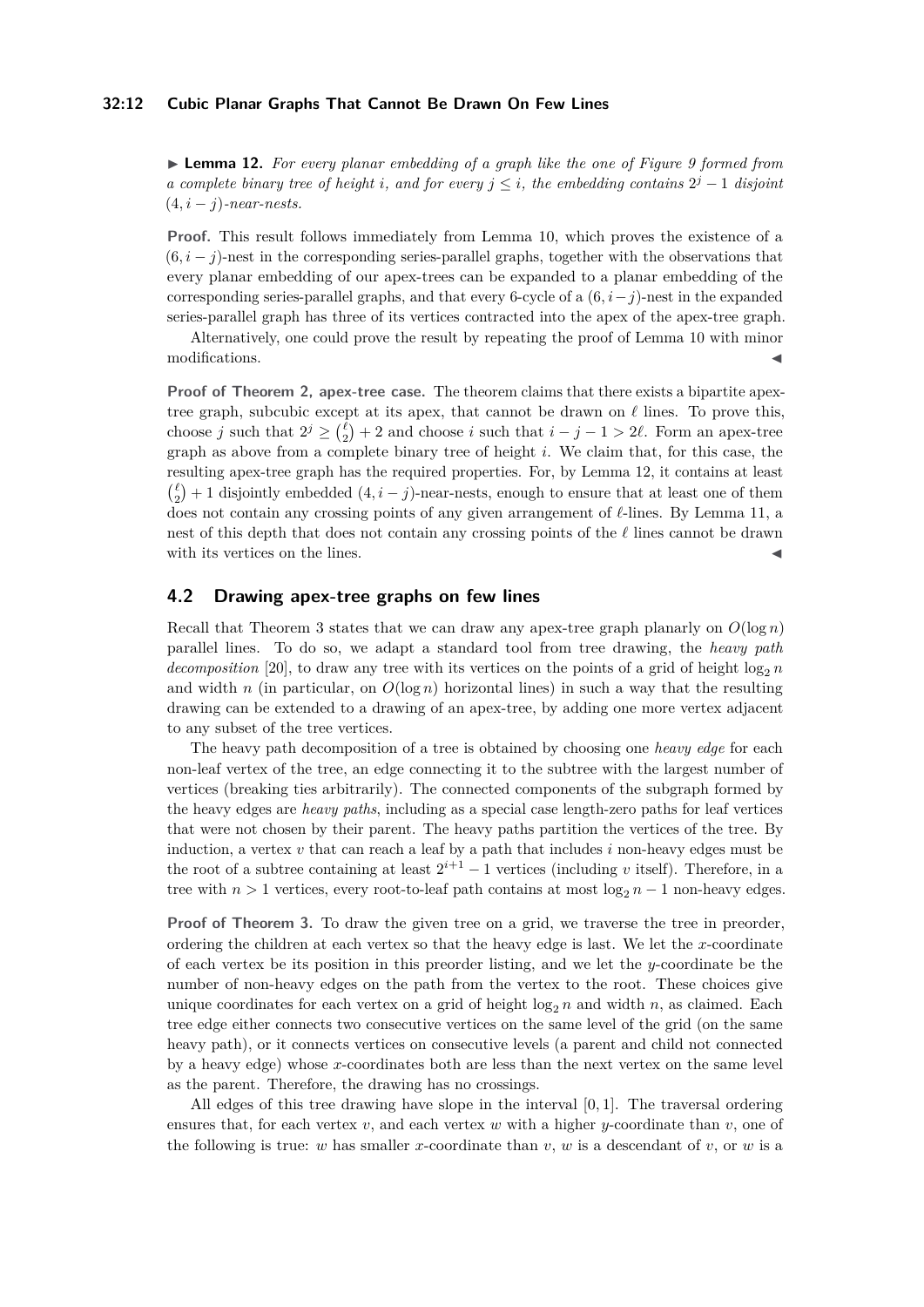## <span id="page-12-0"></span>**D. Eppstein 32:13**



**Figure 10** Drawing an apex-tree on a grid. The thick horizontal black lines depict the heavy path decomposition of the given tree. Note that although the grid size is approximately  $(n + \log_2 n) \times n$ , only the bottom  $log_2 n$  horizontal grid lines and the top horizontal grid line are occupied by vertices.

descendant of a vertex that is placed below and to the right of *v*. In all three cases, neither *w* nor any edge incident to *w* can block the visibility from *v* upwards and to the right through lines of slope greater than one. Therefore, if we place the apex  $n + 1$  units above the upper right corner of the grid, it will be visible to all tree vertices by unobstructed lines of sight and we can complete the drawing of any apex-tree consisting of the given tree and one apex.  $\blacktriangleleft$ 

The construction is depicted in [Figure 10.](#page-12-0)

# **5 Conclusions and open problems**

We have found planar 3-regular bipartite graphs of size cubic in  $\ell$  that cannot be drawn on  $\ell$ lines, cubic bipartite series-parallel graphs of size exponential in  $\ell$  that cannot be drawn on  $\ell$ lines, and apex-trees of size exponential in  $\ell$  that cannot be drawn on  $\ell$  lines. For apex-trees the exponential size bound is necessary, although there may still be room for tightening the gap between the exponential upper and lower bounds. For the other two classes of graphs, we do not know whether our results are tight. Stefan Felsner and Alexander Wolff have recently proven that every 4-vertex-connected maximal planar graph of size at most quadratic in  $\ell$ may be drawn on  $\ell$  pseudolines, and that it is NP-hard to find drawings on two lines [\[3\]](#page-13-15). Do there exist planar graphs of subcubic size that cannot be drawn on  $\ell$  lines? Do there exist series-parallel graphs of polynomial size that cannot be drawn on  $\ell$  lines? How well can the optimal number of lines be approximated? We leave these problems as open for future research.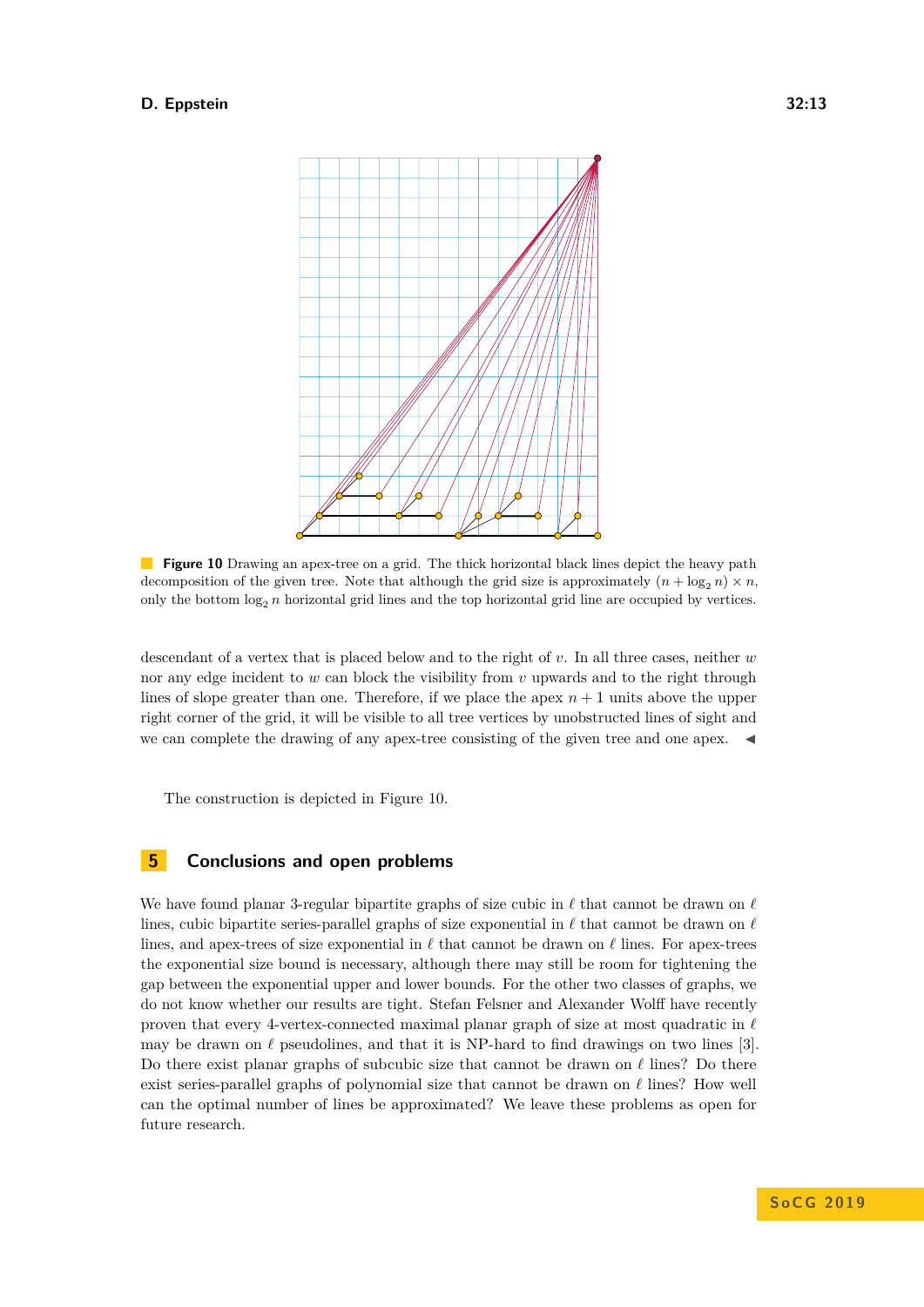#### **References**

- <span id="page-13-1"></span>**1** Hans-Jürgen Bandelt, Victor Chepoi, and David Eppstein. Combinatorics and geometry of finite and infinite squaregraphs. *SIAM Journal on Discrete Mathematics*, 24(4):1399–1440, 2010. [doi:10.1137/090760301](http://dx.doi.org/10.1137/090760301).
- <span id="page-13-2"></span>**2** Michael J. Bannister, William E. Devanny, Vida Dujmović, David Eppstein, and David R. Wood. Track layouts, layered path decompositions, and leveled planarity. *Algorithmica*, 2018. [doi:10.1007/s00453-018-0487-5](http://dx.doi.org/10.1007/s00453-018-0487-5).
- <span id="page-13-15"></span>**3** Therese Biedl, William Evans, Stefan Felsner, Sylvain Lazard, Henk Meijer, Pavel Valtr, Sue Whitesides, Steve Wismath, and Alexander Wolff. Line and plane cover numbers revisited. Manuscript, 2019.
- <span id="page-13-10"></span>**4** Steven Chaplick, Krzysztof Fleszar, Fabian Lipp, Alexander Ravsky, Oleg Verbitsky, and Alexander Wolff. The complexity of drawing graphs on few lines and few planes. In Faith Ellen, Antonina Kolokolova, and Jörg-Rüdiger Sack, editors, *Algorithms and Data Structures: 15th International Symposium, WADS 2017, St. John's, NL, Canada, July 31 – August 2, 2017, Proceedings*, volume 10389 of *Lecture Notes in Computer Science*, pages 265–276. Springer, 2017. [doi:10.1007/978-3-319-62127-2\\_23](http://dx.doi.org/10.1007/978-3-319-62127-2_23).
- <span id="page-13-11"></span>**5** Steven Chaplick, Krzysztof Fleszar, Fabian Lipp, Oleg Verbitsky, and Alexander Wolff. Drawing graphs on few lines and few planes. In Yifan Hu and Martin Nöllenburg, editors, *Graph Drawing and Network Visualization: 24th International Symposium, GD 2016, Athens, Greece, September 19–21, 2016, Revised Selected Papers*, volume 9801 of *Lecture Notes in Computer Science*, pages 166–180. Springer, 2016. [doi:10.1007/978-3-319-50106-2\\_14](http://dx.doi.org/10.1007/978-3-319-50106-2_14).
- <span id="page-13-14"></span>**6** Danny Dolev, Tom Leighton, and Howard Trickey. Planar embedding of planar graphs. *Advances in Computing Research*, 2:147–161, 1984. URL: [https://noodle.cs.huji.ac.il/](https://noodle.cs.huji.ac.il/~dolev/pubs/planar-embed.pdf) [~dolev/pubs/planar-embed.pdf](https://noodle.cs.huji.ac.il/~dolev/pubs/planar-embed.pdf).
- <span id="page-13-13"></span>**7** Vida Dujmović, David Eppstein, Gwenaël Joret, Pat Morin, and David R. Wood. Minor-closed graph classes with bounded layered pathwidth. in preparation, 2018.
- <span id="page-13-4"></span>**8** Vida Dujmović, Michael R. Fellows, Matthew Kitching, Giuseppe Liotta, Catherine McCartin, Naomi Nishimura, Prabhakar Ragde, Frances Rosamond, Sue Whitesides, and David R. Wood. On the parameterized complexity of layered graph drawing. *Algorithmica*, 52(2):267–292, 2008. [doi:10.1007/s00453-007-9151-1](http://dx.doi.org/10.1007/s00453-007-9151-1).
- <span id="page-13-9"></span>**9** Vida Dujmović, Pat Morin, and David R. Wood. Path-width and three-dimensional straightline grid drawings of graphs. In Michael T. Goodrich and Stephen G. Kobourov, editors, *Graph Drawing: 10th International Symposium, GD 2002, Irvine, CA, USA, August 26–28, 2002, Revised Papers*, volume 2528 of *Lecture Notes in Computer Science*, pages 42–53. Springer, 2002. [doi:10.1007/3-540-36151-0\\_5](http://dx.doi.org/10.1007/3-540-36151-0_5).
- <span id="page-13-7"></span>**10** Vida Dujmović, Attila Pór, and David R. Wood. Track layouts of graphs. *Discrete Math. Theor. Comput. Sci.*, 6(2):497–521, 2004.
- <span id="page-13-8"></span>**11** Vida Dujmović and David R. Wood. Stacks, queues and tracks: layouts of graph subdivisions. *Discrete Math. Theor. Comput. Sci.*, 7(1):155–201, 2005.
- <span id="page-13-5"></span>**12** Peter Eades and Sue Whitesides. Drawing graphs in two layers. *Theoretical Computer Science*, 131(2):361–374, 1994. [doi:10.1016/0304-3975\(94\)90179-1](http://dx.doi.org/10.1016/0304-3975(94)90179-1).
- <span id="page-13-6"></span>**13** Peter Eades and Nicholas C. Wormald. Edge crossings in drawings of bipartite graphs. *Algorithmica*, 11(4):379–403, 1994. [doi:10.1007/BF01187020](http://dx.doi.org/10.1007/BF01187020).
- <span id="page-13-12"></span>**14** David Eppstein. *Forbidden Configurations in Discrete Geometry*. Cambridge University Press, 2018. Theorem 16.13.
- <span id="page-13-3"></span>**15** Stefan Felsner, Giuseppe Liotta, and Stephen Wismath. Straight-line drawings on restricted integer grids in two and three dimensions. *Journal of Graph Algorithms and Applications*, 7(4):363–398, 2003. [doi:10.7155/jgaa.00075](http://dx.doi.org/10.7155/jgaa.00075).
- <span id="page-13-0"></span>**16** Oksana Firman, Fabian Lipp, Laura Straube, and Alexander Wolff. Examining weak line covers with two lines in the plane (poster abstract). In *Graph Drawing and Network Visualization: 26th International Symposium, GD 2018, Barcelona, Spain, September 26–28, 2018, Revised Selected Papers*, Lecture Notes in Computer Science. Springer, 2018. to appear.